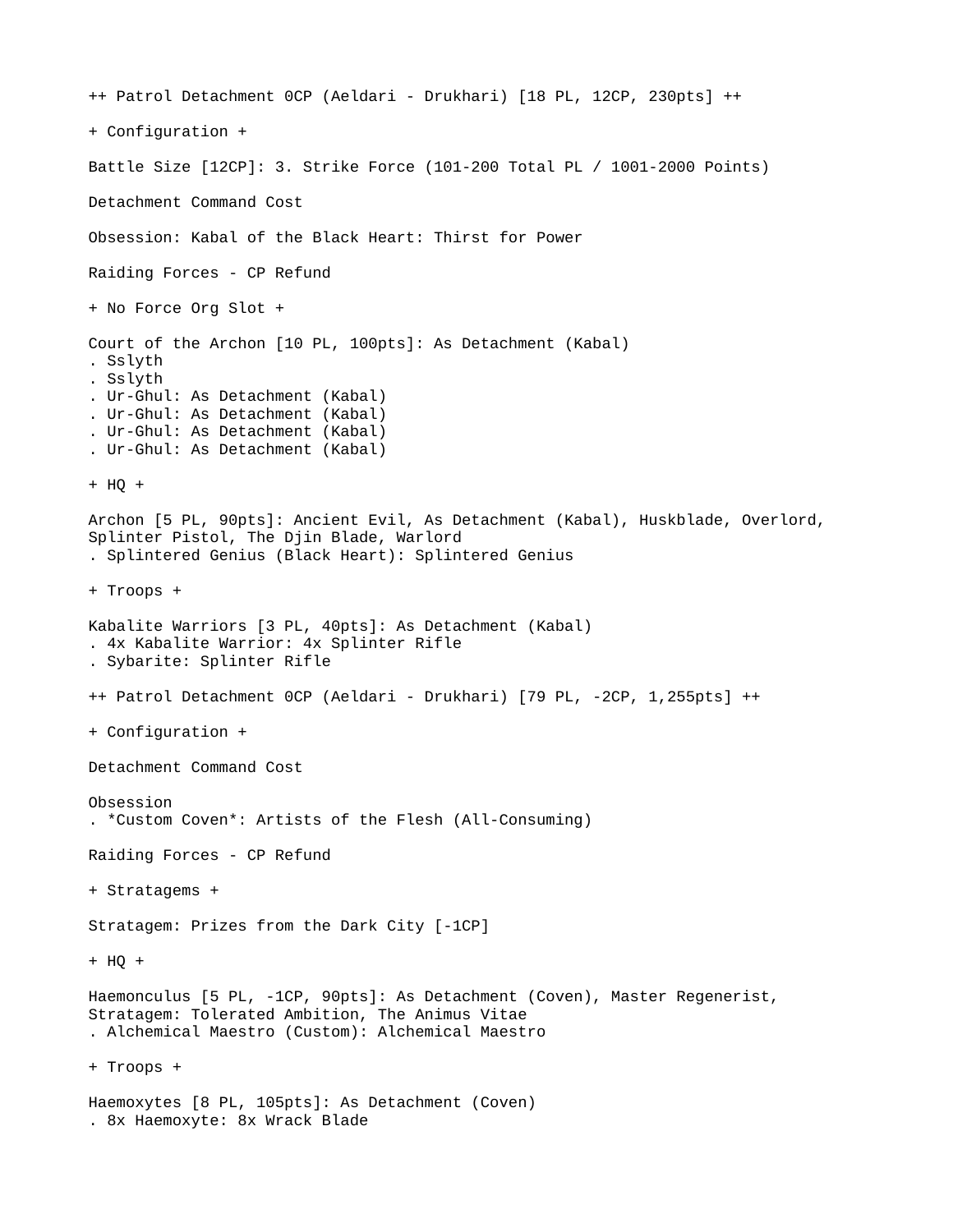```
. Haemoxyte Acothyst: Wrack Blade
. Haemoxyte w/ Special Weapon: Ossefactor
Wracks [3 PL, 40pts]: As Detachment (Coven)
. Acothyst: Wrack Blade
. 4x Wracks: 4x Wrack Blade
Wracks [3 PL, 40pts]: As Detachment (Coven)
. Acothyst: Wrack Blade
. 4x Wracks: 4x Wrack Blade
+ Elites +
Grotesques [12 PL, 175pts]: As Detachment (Coven)
. Grotesque w/ Monstrous Cleaver
. Grotesque w/ Monstrous Cleaver
. Grotesque w/ Monstrous Cleaver
. Grotesque w/ Monstrous Cleaver
. Grotesque w/ Monstrous Cleaver
Grotesques [12 PL, 175pts]: As Detachment (Coven)
. Grotesque w/ Monstrous Cleaver
. Grotesque w/ Monstrous Cleaver
. Grotesque w/ Monstrous Cleaver
. Grotesque w/ Monstrous Cleaver
. Grotesque w/ Monstrous Cleaver
+ Heavy Support +
Talos [18 PL, 315pts]: As Detachment (Coven)
. Talos: Talos Gauntlet, Talos ichor injector
. . Two heat lances
. Talos: Talos Gauntlet, Talos ichor injector
. . Two heat lances
. Talos: Talos Gauntlet, Talos ichor injector
. . Two heat lances
Talos [18 PL, 315pts]: As Detachment (Coven)
. Talos: Talos Gauntlet, Talos ichor injector
. . Two heat lances
. Talos: Talos Gauntlet, Talos ichor injector
. . Two heat lances
. Talos: Talos Gauntlet, Talos ichor injector
. . Two heat lances
++ Patrol Detachment 0CP (Aeldari - Drukhari) [26 PL, -2CP, 515pts] ++
+ Configuration +
Detachment Command Cost
Obsession
. *Custom Coven*: Dark Technomancers (All-Consuming)
Raiding Forces - CP Refund
+ Stratagems +
Stratagem: Prizes from the Dark City [-1CP]
```